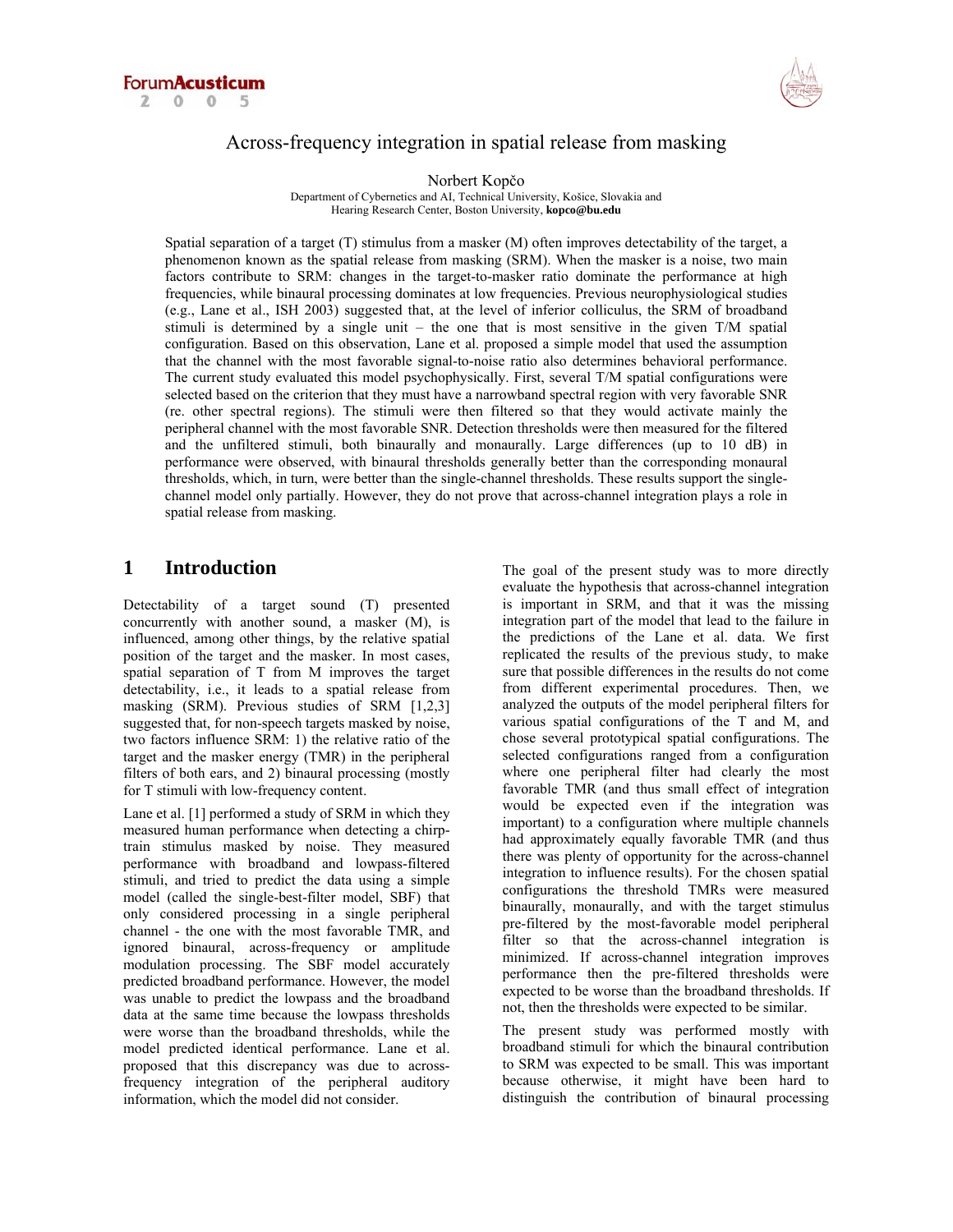from the contribution of across-frequency integration, since both these factors were expected to improve performance.

## **2 Methods**

#### **2.1 Experimental procedure**

The study consisted of two experiments. Five subjects with normal hearing participated in each experiment. Both experiments were performed in a virtual auditory environment, generated using non-individualized human head-related transfer functions (HRTFs). The target stimulus was a 200-ms long 40-Hz train of exponentially growing chirps with white spectrum in the range of 300-12,000 Hz (for lowpass conditions, the target was lowpass-filtered at 1,500 Hz). The masker was a white noise with frequency range of 200- 14,000 Hz (for lowpass conditions, lowpass-filtered at 2,000 Hz). To determine the 79.8%-correct threshold TMR, 3-down-1-up 3-interval adaptive procedure was used, varying the T level. 3-interval, 2-alternative forced-choice procedure was used to collect responses. Stimuli were delivered via insert headphones in a quiet room.

In experiment 1 (described also in [5]), various azimuthal configurations of T and M were tested as indicated in Figure 1a. Most stimuli were broadband (except for three lowpass stimuli) and all were presented binaurally.

In experiment 2 (described also in [4]), only five azimuthal configurations were used (see panels "a" of Figures 2 to 6), chosen to examine the character of the across-frequency integration. For each spatial configuration, broadband binaural, broadband monaural, and several pre-filtered thresholds were measured (listed in panels "b" of Figs. 2 to 6). Gammatone filter [6] was used to pre-filter the signal so that the best-TMR peripheral auditory filter is activated most by the pre-filtered target.

### **2.2 Model**

The "single-best-filter" model implemented to predict the data was identical to that used in the Lane et al. study [1]. The model computes the TMR in peripheral auditory channels a function of frequency, but does not allow for any across-frequency integration of information or any binaural processing. The model consists of a bank of 60 log-spaced gammatone filters [6] for each ear. For each spatial configuration, the root-mean-squared energy at the output of every filter is separately computed for the target and the masker. The model assumes that the filter with the largest TMR (over the set of 120) determines threshold. The only

free parameter in the model, the TMR yielding 79.4% correct performance, was fit to match the measured threshold when broadband target and masker were at the same location.

## **3 Results**

#### **3.1 Experiment 1**

The results of Experiment 1 are summarized in Figure 1. The main goal of this experiment was to compare the results obtained with the current experimental procedures to those of Lane et al.

Figure 1a shows the measured (symbols) and predicted (lines) thresholds as a function of the masker azimuth, for T azimuth fixed at 0°, 30°, or 90°. There is a very



Figure 1: a) Measured and predicted threshold TMR for spatial configurations tested in Exp 1, plotted as a function of the Masker azimuth for a fixed target azimuth. b) Center frequency and ear (left vs. right) of the best-TMR filter based on which the corresponding prediction in panel a) was generated.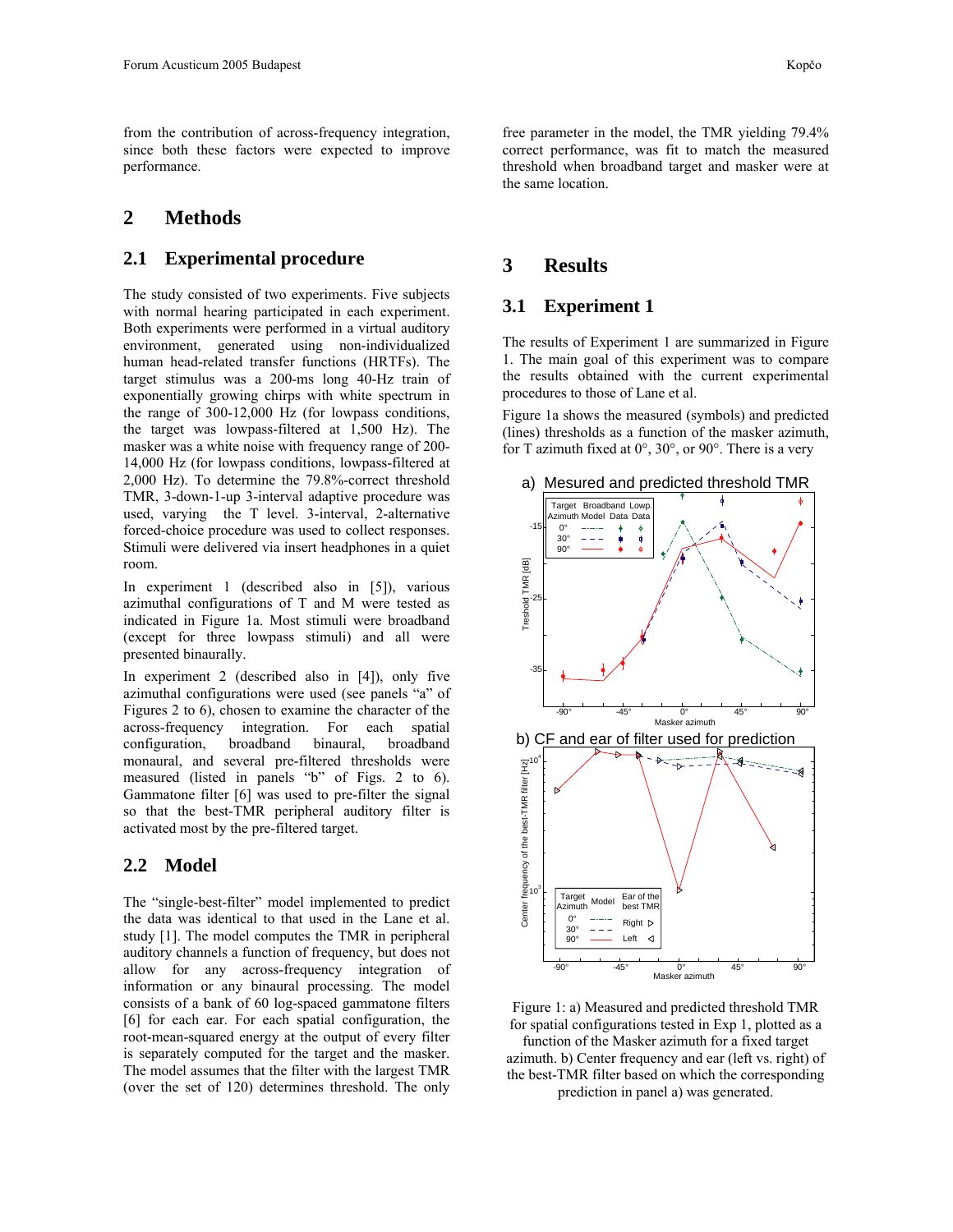good match between the predicted and measured broadband thresholds. However, as in the previous study, the lowpass thresholds (open symbols) are consistently worse than the corresponding broadband thresholds. In addition, there is one broadband threshold (T  $\omega$  90°, M  $\omega$  70°, diamond symbol vs. the full line) mispredicted by the model. In this case, as well as in the lowpass cases, the model predicts that performance should be better than actually observed.

Figure 1b shows, for each broadband prediction from panel 1a, the ear (left or right) and the center frequency of the best-TMR peripheral filter on which the prediction was based. Most predictions were based on filters with high CF. However, the incorrect broadband prediction, as well as all the (incorrect) lowpass predictions, were based on filters with low CF. These results are very similar to results of Lane et al., suggesting that there might be a difference in the accuracy of predictions of high-CF vs. low-CF filters.





Broadband binaural Right-ear monaural filtered by 9.9kHz filter -45 -40 Stimulus type T @ 90°, M @ -45°

Figure 2: a) TMR in each model peripheral filter in both ears when T is at 90° and M at -45°. Arrow points to the filter that was chosen to for pre-filtering. b) Measured (x-subject mean and SE) and predicted threshold TMRs for the stimulus conditions for which threshold was measured with T at 90° and M at -45°

### **3.2 Experiment 2**

In experiment 2, thresholds were measured in 5 spatial configurations. Figure 2 describes the results obtained with T at 90° and M at -45°. This spatial configuration was chosen because there is a single high-CF peripheral filter for which the TMR is much better than for the other filters (see Figure 2a). To test whether this filter in deed determines performance, threshold was measured with broadband binaural target and with target and masker presented monaurally to the right ear, with the target pre-filtered by the chosen model filter.

Symbols in Figure 2b show the two measured thresholds. The broadband threshold is approximately 10 dB better than the threshold obtained with the monaural pre-filtered target. However, this difference is well described by the model (line), suggesting that the difference is not due to across-channel integration, but simply due to double filtering of the stimulus (first, the pre-filtering to generate the narrowband stimulus, and second, the actual peripheral auditory filtering).





b) Mesured and predicted threshold TMR



Figure 3: Description of figure identical to Figure 2. Spatial configuration with T at -90° and M at -45°.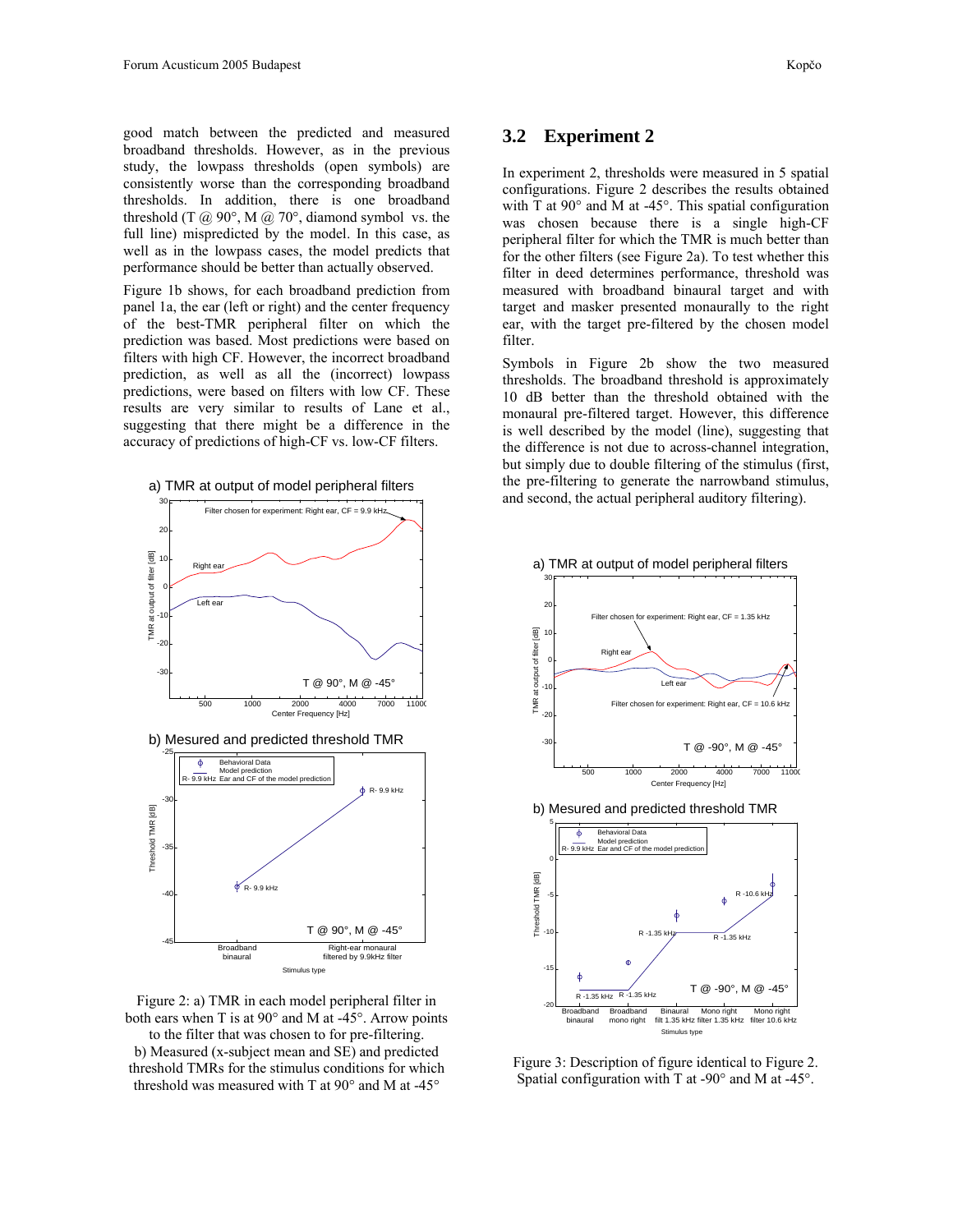The second chosen spatial configuration was T at -90° and M at -45°. As shown in Figure 3a, this configuration is interesting because there is a single low-CF dominant channel (there is also a relatively good high-CF channel that was included in the measurement to distinguish its potential contribution). Thus, across-channel integration, as well as binaural processing, might contribute to the broadband threshold.

Five different thresholds were measured in this spatial configuration (see Fig. 3b). The best threshold was obtained with broadband binaural presentation, followed by broadband monaural presentation. The narrowband pre-filtered thresholds were several dB worse than the broadband ones. The binaural thresholds are always a little bit better than the corresponding binaural thresholds, suggesting that there is some binaural contribution.

The model always predicted better performance than observed (lines vs. symbols in Fig. 3b). Since the broadband prediction is based on a filter with low CF, this model error is consistent with the errors observed

a) TMR at output of model peripheral filters



b) Mesured and predicted threshold TMR



Figure 4: Description of figure identical to Figure 2. Spatial configuration with T at -90° and M at 90°.

in experiment 1. Moreover, if the model was fitted to the broadband thresholds (i.e., to the leftmost two data points), the narrowband thresholds would be predicted accurately (imagine shifting the whole line up by 3 dB). Thus, no across-channel integration is necessary to explain these data.

The third spatial configuration in Experiment 2 was T at -90° and M at 90°. As shown in Fig. 4a, in the left ear there are two high-CF channels with very favorable TMR. Three thresholds were measured (Fig. 4b), one broadband binaural, and one narrowband monaural for each of the two candidate channels. The results show that both the binaural and the 6-kHz monaural threshold are well predicted by the model, which means that considering the 6-kHz channel alone is sufficient to predict broadband performance. There is a large difference between the model prediction and the data for the 12-kHz threshold. This difference is probably a combination of inconsistent listener performance (note the large standard error bar) and some border effect, since the best filter is the filter with the highest CF considered.



a) TMR at output of model peripheral filters

Figure 5: Description of figure identical to Figure 2. Spatial configuration with T at -90° and M at -30°.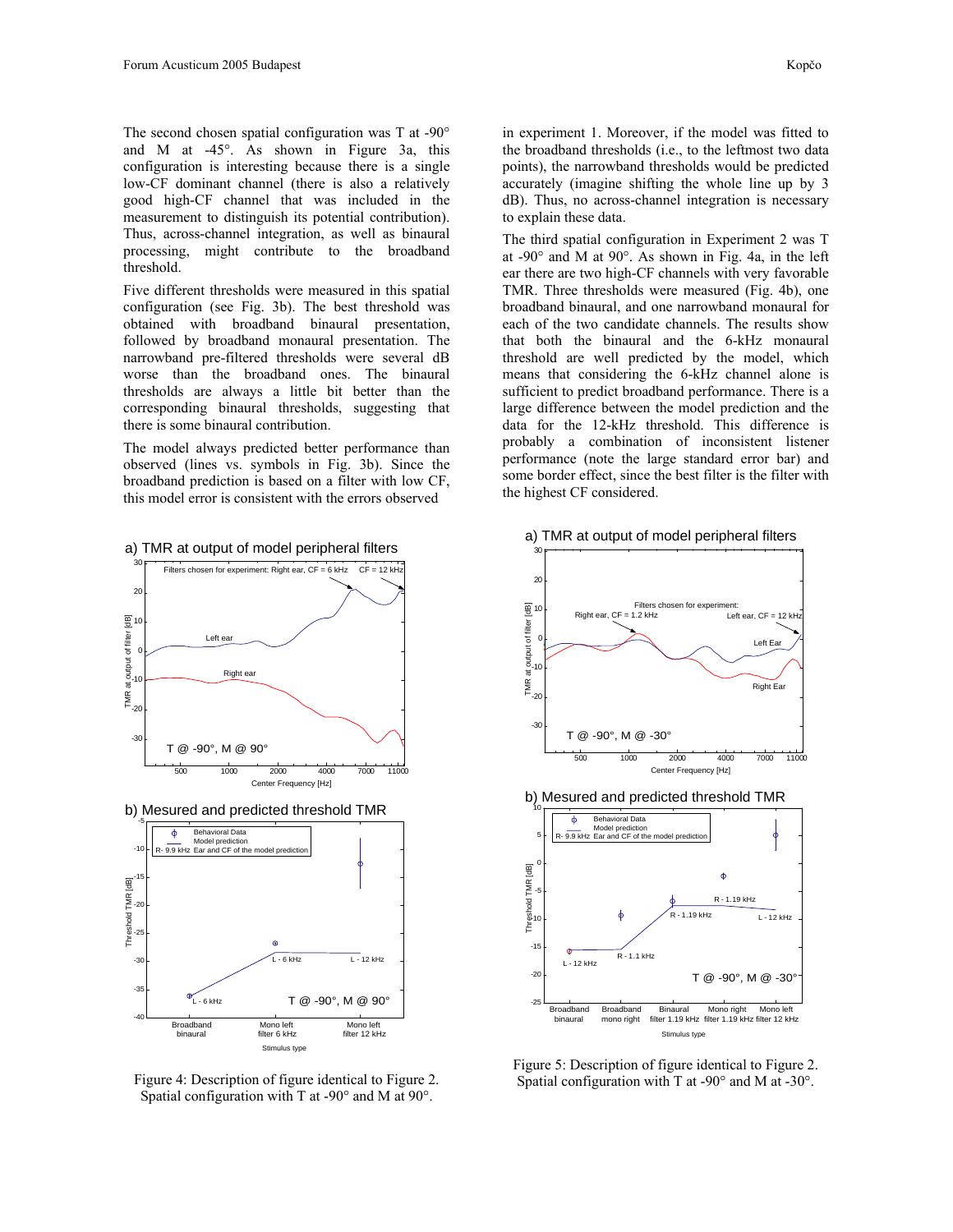The results obtained with T at -90 $\degree$  and M at -30 $\degree$  are shown in Figure 5. Fig. 5a shows that there are at least two channels with very good TMR in this configuration. The results show that binaural processing influenced the broadband binaural threshold (in Fig. 5b this threshold is much better than the others). However, there is still a good match between the two binaural thresholds and their predictions, as well as between the right-ear monaural thresholds and their predictions, suggesting that no across-channel integration needs to be evoked. Note that here again the left-ear monaural threshold is incorrectly predicted, probably for reasons similar to those discussed above for Figure 4.

The most challenging spatial configuration was that with T at  $90^{\circ}$  and M at  $30^{\circ}$  (Figure 6) where there are multiple low- and high-CF channels in both ears with approximately equal TMR (Fig. 6a). Figure 6b shows eight different measured and predicted thresholds,





b) Mesured and predicted threshold TMR



Figure 6: Description of figure identical to Figure 2. Spatial configuration with T at 90° and M at 30°.

considered in this configuration. First, comparison of the broadband binaural threshold (left-most circle) to the right-ear (second from left) and the left-ear (third from right) threshold shows that binaural processing contributed to the detection of broadband target. However, when binaural processing is accounted for by fitting the model to the monaural broadband thresholds (dashed lines), both left- and right-ear thresholds can be predicted by the best-TMR channels. Particularly interesting is the comparison of the predictions and data in the right ear (second through fifth point from the left in Fig 6b). Here, the broadband prediction is based on the low-CF channel, however, it is the high-CF channel that gives the lowest narrowband threshold. Moreover, the narrowband thresholds improve with increasing CF while the model predictions worsen with increasing CF, resulting in the low-CF threshold being much worse than predicted. This discrepancy is again consistent with the errors discussed above, in which the model had the tendency to predict better performance if the prediction was based on a low-CF channel.

#### **4 Discussion and conclusions**

The results of this study do not support the hypothesis that across-channel integration is necessary when considering spatial unmasking of stimuli with varying bandwidth. However, there were several occasions when contribution of binaural processing was observed, so considering binaural processing is important even for these broadband stimuli.

The only re-occurring error of the model was that the model tended to predict better performance than measured when the prediction was based on a low-CF channel. First, this error is probably not due to the model's lack of binaural processing or acrossfrequency integration, because both these mechanisms would make predictions even better, i.e., the error would be larger. Instead, the errors might be due to several other assumptions that the model makes. First, the model uses a gammatone filter bank to model peripheral processing. The observed errors in predictions might result from the gammatone filter being a more accurate model of auditory periphery at high frequencies than at low frequencies. Second, the model assumes that the threshold TMR is constant and independent of the filter CF. Again, assuming that the threshold TMR is higher at lower frequencies could correct the errors in predictions. And last, the stimuli used in this study produce 40-Hz amplitude modulation at the output of the peripheral filters. It might be that this modulation is used as a detection cue and that this cue is more efficient at higher filter CFs than at low CFs.

Further studies are needed to determine the actual source of this error, as well as to fully understand the